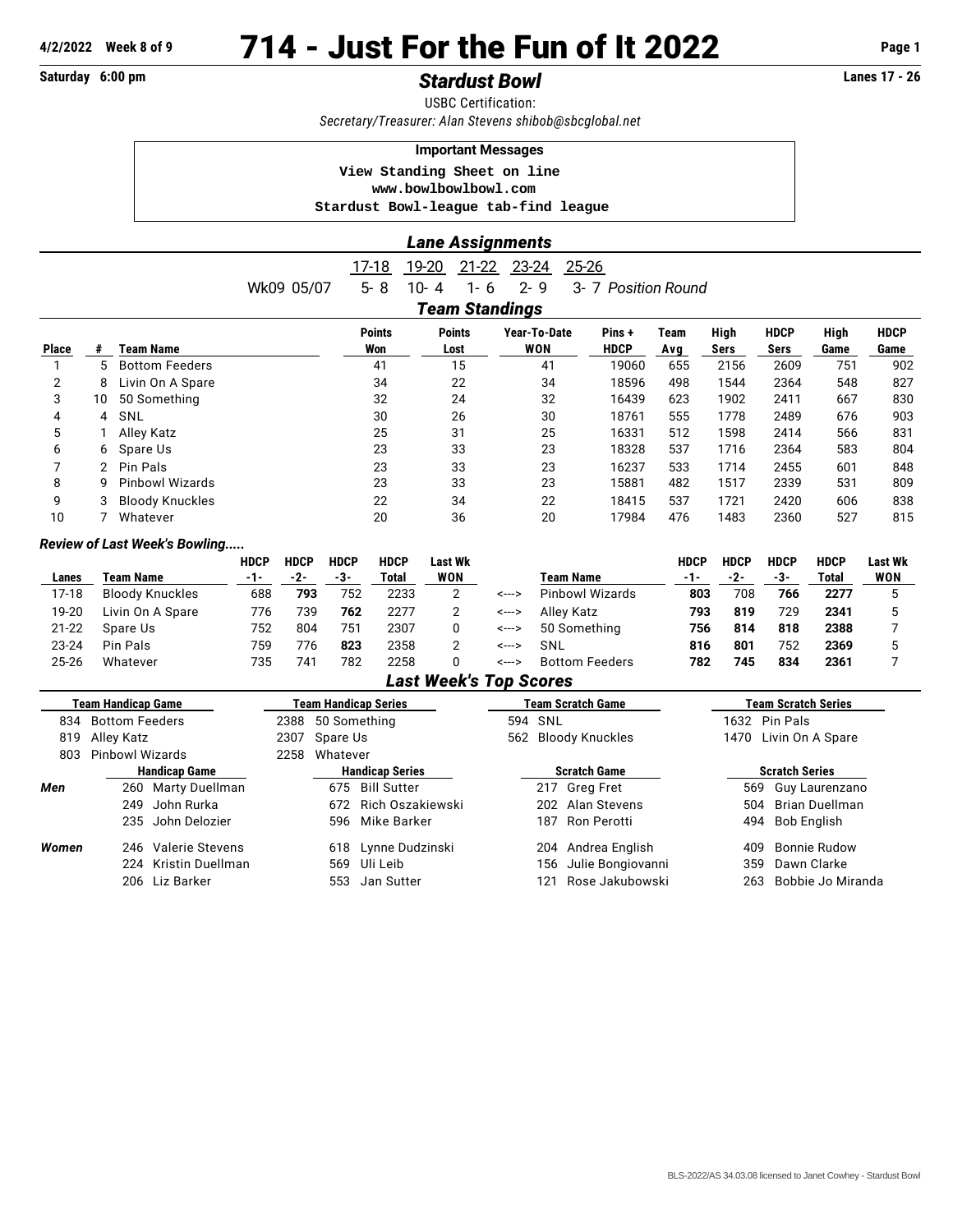## **4/2/2022 Week 8 of 9 714 - Just For the Fun of It 2022 Page 2**

|                           |                                           |                  |      |                        |                                                         |                                      | <b>Season High Scores</b> |                               |                     |                   |           |                   |                                |                       |                                      |             |  |  |
|---------------------------|-------------------------------------------|------------------|------|------------------------|---------------------------------------------------------|--------------------------------------|---------------------------|-------------------------------|---------------------|-------------------|-----------|-------------------|--------------------------------|-----------------------|--------------------------------------|-------------|--|--|
| <b>Team Handicap Game</b> |                                           |                  |      |                        | <b>Team Handicap Series</b><br><b>Team Scratch Game</b> |                                      |                           |                               |                     |                   |           |                   | <b>Team Scratch Series</b>     |                       |                                      |             |  |  |
| SNL<br>903<br>2609        |                                           |                  |      | <b>Bottom Feeders</b>  |                                                         |                                      |                           |                               |                     | 667 50 Something  |           |                   | <b>Bloody Knuckles</b><br>1721 |                       |                                      |             |  |  |
| 848                       | <b>Pin Pals</b>                           |                  | 2414 | Alley Katz             |                                                         |                                      |                           |                               | 583 Spare Us        |                   |           |                   |                                | 1544 Livin On A Spare |                                      |             |  |  |
| 815                       | Whatever                                  |                  | 2339 | <b>Pinbowl Wizards</b> |                                                         |                                      |                           |                               |                     |                   |           |                   |                                |                       |                                      |             |  |  |
|                           | <b>Handicap Game</b>                      |                  |      |                        | <b>Handicap Series</b>                                  |                                      |                           | <b>Scratch Game</b>           |                     |                   |           |                   | <b>Scratch Series</b>          |                       |                                      |             |  |  |
| Men                       | 295 John Labrant                          |                  |      | 784 Greg Fret          |                                                         |                                      |                           |                               |                     | 239 Bill Sutter   |           |                   | 569                            |                       | Guy Laurenzano                       |             |  |  |
|                           | 262 Alan Stevens                          |                  |      | 688                    |                                                         | John Rurka<br><b>Brian Dudzinski</b> |                           |                               | 224 Marty Duellman  |                   |           |                   | 538                            |                       | <b>Brian Duellman</b><br>Chuck Rudow |             |  |  |
|                           | <b>Bob English</b><br>244                 |                  |      | 660                    |                                                         |                                      |                           |                               | 187                 | Ron Perotti       |           |                   | 490                            |                       |                                      |             |  |  |
| Women                     | <b>Bonnie Rudow</b><br>250                |                  |      | 641                    |                                                         | Bobbie Jo Miranda                    |                           |                               | 224                 | Andrea English    |           |                   | 448                            |                       | Dawn Clarke                          |             |  |  |
|                           | 249                                       | Lynne Dudzinski  |      | 641                    |                                                         | Uli Leib                             |                           |                               | 174                 | Julie Bongiovanni |           |                   | 440                            |                       | Gina Labrant                         |             |  |  |
|                           | 246 Valerie Stevens                       |                  |      | 629                    | <b>Kristin Duellman</b>                                 |                                      |                           |                               | 161 Rose Jakubowski |                   |           | Jan Sutter<br>406 |                                |                       |                                      |             |  |  |
|                           |                                           |                  |      | 628                    |                                                         | Donna Felten                         |                           |                               |                     |                   |           |                   |                                |                       |                                      |             |  |  |
|                           |                                           |                  |      |                        |                                                         | <b>Individual High Averages</b>      |                           |                               |                     |                   |           |                   |                                |                       |                                      |             |  |  |
| Men                       | 202.54                                    | <b>Greg Fret</b> |      |                        |                                                         | 173.95                               | <b>Bill Sutter</b>        |                               |                     |                   |           | 167.94            |                                | Guy Laurenzano        |                                      |             |  |  |
| Women                     | 174.40                                    | Andrea English   |      |                        |                                                         | 140.63                               |                           | <b>Bonnie Rudow</b><br>135.50 |                     |                   |           |                   |                                | Julie Bongiovanni     |                                      |             |  |  |
|                           |                                           |                  |      |                        |                                                         |                                      | <b>Team Rosters</b>       |                               |                     |                   |           |                   |                                |                       |                                      |             |  |  |
|                           |                                           |                  |      |                        |                                                         |                                      |                           |                               |                     |                   |           |                   | High                           | High                  | <b>HDCP</b>                          | <b>HDCP</b> |  |  |
| ID#                       | Name                                      |                  |      | Avg                    |                                                         | <b>HDCP</b>                          | Pins Gms                  |                               | -1-                 | $-2-$             | -3-       | Total             | Game                           | Sers                  | Game                                 | Sers        |  |  |
| 1 - Alley Katz            |                                           |                  |      |                        |                                                         |                                      |                           |                               |                     |                   |           |                   |                                |                       |                                      |             |  |  |
| 10                        | Donna Felten                              |                  |      |                        | 107                                                     | 83                                   | 1618                      | 15                            | a97                 | a97               | a97       | 291               | 151                            | 367                   | 238                                  | 628         |  |  |
| g                         | <b>Valerie Stevens</b>                    |                  |      |                        | 111                                                     | 80                                   | 2339                      | 21                            | 102                 | 165               | 99        | 366               | 165                            | 366                   | 246                                  | 609         |  |  |
| 11                        | Alan Stevens                              |                  |      |                        | 154                                                     | 41                                   | 3242                      | 21                            | 202                 | 165               | 141       | 508               | 204                            | 535                   | 262                                  | 709         |  |  |
| 84                        | <b>Bob Felten</b>                         |                  |      |                        | 140                                                     | 54                                   | 2100                      | 15                            | a130                | a130              | a130      | 390               | 176                            | 462                   | 236                                  | 642         |  |  |
| 2 - Pin Pals              |                                           |                  |      |                        |                                                         |                                      |                           |                               |                     |                   |           |                   |                                |                       |                                      |             |  |  |
|                           | 37 Lynne Dudzinski                        |                  |      |                        | 116                                                     | 75                                   | 1975                      | 17                            | 135                 | 136               | 113       | 384               | 166                            | 384                   | 249                                  | 630         |  |  |
| 38                        | Paul Rurka                                |                  |      |                        | 124                                                     | 68                                   | 1867                      | 15                            | a114                | a114              | a114      | 342               | 164                            | 410                   | 235                                  | 623         |  |  |
| 85                        | John Rurka                                |                  |      |                        | 142                                                     | 52                                   | 2993                      | 21                            | 145                 | 142               | 195       | 482               | 195                            | 508                   | 249                                  | 688         |  |  |
| Brian Dudzinski<br>40     |                                           |                  |      |                        | 151                                                     | 44                                   | 2575                      | 17                            | 123                 | 142               | 159       | 424               | 186                            | 519                   | 231                                  | 660         |  |  |
|                           | 3 - Bloody Knuckles                       |                  |      |                        |                                                         |                                      |                           |                               |                     |                   |           |                   |                                |                       |                                      |             |  |  |
| 70                        | Chuck Rudow                               |                  |      |                        | 146                                                     | 48                                   | 3512                      | 24                            | 134                 | 142               | 117       | 393               | 175                            | 490                   | 215                                  | 589         |  |  |
| 88                        | Pete Larmon                               |                  |      |                        | 116                                                     | 75                                   | 2801                      | 24                            | 113                 | 145               | 104       | 362               | 159                            | 394                   | 236                                  | 625         |  |  |
| 71                        | <b>Bonnie Rudow</b>                       |                  |      |                        | 140                                                     | 54                                   | 3375                      | 24                            | 111                 | 154               | 144       | 409               | 192                            | 489                   | 250                                  | 663         |  |  |
| 72<br>69                  | Julie Bongiovanni<br>Dave Rudow           |                  |      |                        | 135<br>$\mathbf 0$                                      | 58<br>0                              | 3252<br>0                 | 24<br>0                       | 99                  | 121               | 156       | 376<br>0          | 174<br>0                       | 444<br>0              | 232                                  | 625         |  |  |
| $4 - SNL$                 |                                           |                  |      |                        |                                                         |                                      |                           |                               |                     |                   |           |                   |                                |                       |                                      |             |  |  |
| 21                        | John Labrant                              |                  |      |                        | 129                                                     | 63                                   | 3104                      | 24                            | 137                 | 156               | 107       | 400               | 218                            | 549                   | 295                                  | 780         |  |  |
| 22                        | Jan Sutter                                |                  |      |                        | 119                                                     | 72                                   | 2272                      | 19                            | 110                 | 109               | 118       | 337               | 148                            | 406                   | 216                                  | 622         |  |  |
| 23                        | Gina Labrant                              |                  |      |                        | 134                                                     | 59                                   | 2416                      | 18                            | a124                | a124              | a124      | 372               | 157                            | 440                   | 216                                  | 626         |  |  |
|                           | 24 Bill Sutter                            |                  |      |                        | 173                                                     | 24                                   | 3653                      | 21                            | 223                 | 190               | 181       | 594               | 239                            | 594                   | 268                                  | 675         |  |  |
|                           | 5 - Bottom Feeders                        |                  |      |                        |                                                         |                                      |                           |                               |                     |                   |           |                   |                                |                       |                                      |             |  |  |
|                           | 45 Rose Jakubowski                        |                  |      |                        | 124                                                     | 68                                   | 2616                      | 21                            | 121                 | 109               | 119       | 349               | 161                            | 411                   | 224                                  | 618         |  |  |
| 63                        | Guy Laurenzano                            |                  |      |                        | 167                                                     | 29                                   | 3023                      | 18                            | 188                 | 178               | 203       | 569               | 209                            | 569                   | 244                                  | 668         |  |  |
| 47                        | Ron Perotti                               |                  |      |                        | 162                                                     | 34                                   | 2923                      | 18                            | 126                 | 187               | 162       | 475               | 187                            | 524                   | 220                                  | 641         |  |  |
| 48                        | <b>Greg Fret</b>                          |                  |      |                        | 202                                                     | 0                                    | 4861                      | 24                            | 214                 | 138               | 217       | 569               | 279                            | 766                   | 285                                  | 784         |  |  |
| 6 - Spare Us              |                                           |                  |      |                        |                                                         |                                      |                           |                               |                     |                   |           |                   |                                |                       |                                      |             |  |  |
|                           | 26 Heidi Dickerson                        |                  |      |                        | 131                                                     | 62                                   | 1181                      | 9                             | a121                | a121              | a121      | 363               | 162                            | 432                   | 230                                  | 636         |  |  |
| 28                        | Roger Dickerson                           |                  |      |                        | 139                                                     | 54                                   | 1257                      | 9                             | a129                | a129              | a129      | 387               | 189                            | 453                   | 248                                  | 630         |  |  |
| 19                        | Joe Cusimano                              |                  |      |                        | 103                                                     | 87                                   | 1545                      | 15                            | 104                 | 93                | 85        | 282               | 124                            | 338                   | 220                                  | 607         |  |  |
| 20                        | Marty Duellman                            |                  |      |                        | 164                                                     | 32                                   | 3461                      | 21                            | 161                 | 224               | 179       | 564               | 224                            | 564                   | 260                                  | 672         |  |  |
| 7 - Whatever              |                                           |                  |      |                        |                                                         |                                      |                           |                               |                     |                   |           |                   |                                |                       |                                      |             |  |  |
|                           | 89 VACANT                                 |                  |      |                        | 125                                                     | 67                                   | 0                         | 0                             | v125                | v125              | v125      | 375               | 0                              | 0                     |                                      |             |  |  |
| 1.                        | MaryAnn Delozier                          |                  |      |                        | 97                                                      | 92                                   | 2331                      | 24<br>24                      | 89<br>124           | 87<br>132         | 83<br>177 | 259<br>433        | 131<br>177                     | 313                   | 221                                  | 583         |  |  |
|                           | 4 John Delozier                           |                  |      |                        | 136                                                     | 57                                   | 3280                      | 15                            | a108                |                   |           |                   | 148                            | 433<br>391            | 235                                  | 607         |  |  |
|                           | 5 Andy Valentine                          |                  |      |                        | 118                                                     | 73                                   | 1780                      |                               |                     | a108              | a108      | 324               |                                |                       | 225                                  | 644         |  |  |
| 33                        | 8 - Livin On A Spare<br>Bobbie Jo Miranda |                  |      |                        | 102                                                     | 88                                   | 2452                      | 24                            | 101                 | 88                | 74        | 263               | 126                            | 350                   | 223                                  | 641         |  |  |
| 35                        | Joe Miranda                               |                  |      |                        | 129                                                     | 63                                   | 3103                      | 24                            | 97                  | 121               | 144       | 362               | 157                            | 419                   | 222                                  | 608         |  |  |
| 80                        | Kristin Duellman                          |                  |      |                        | 108                                                     | 82                                   | 2600                      | 24                            | 141                 | 96                | 104       | 341               | 148                            | 350                   | 234                                  | 629         |  |  |
| 81                        | <b>Brian Duellman</b>                     |                  |      |                        | 159                                                     | 36                                   | 3832                      | 24                            | 168                 | 165               | 171       | 504               | 198                            | 538                   | 236                                  | 652         |  |  |
|                           |                                           |                  |      |                        |                                                         |                                      |                           |                               |                     |                   |           |                   |                                |                       |                                      |             |  |  |